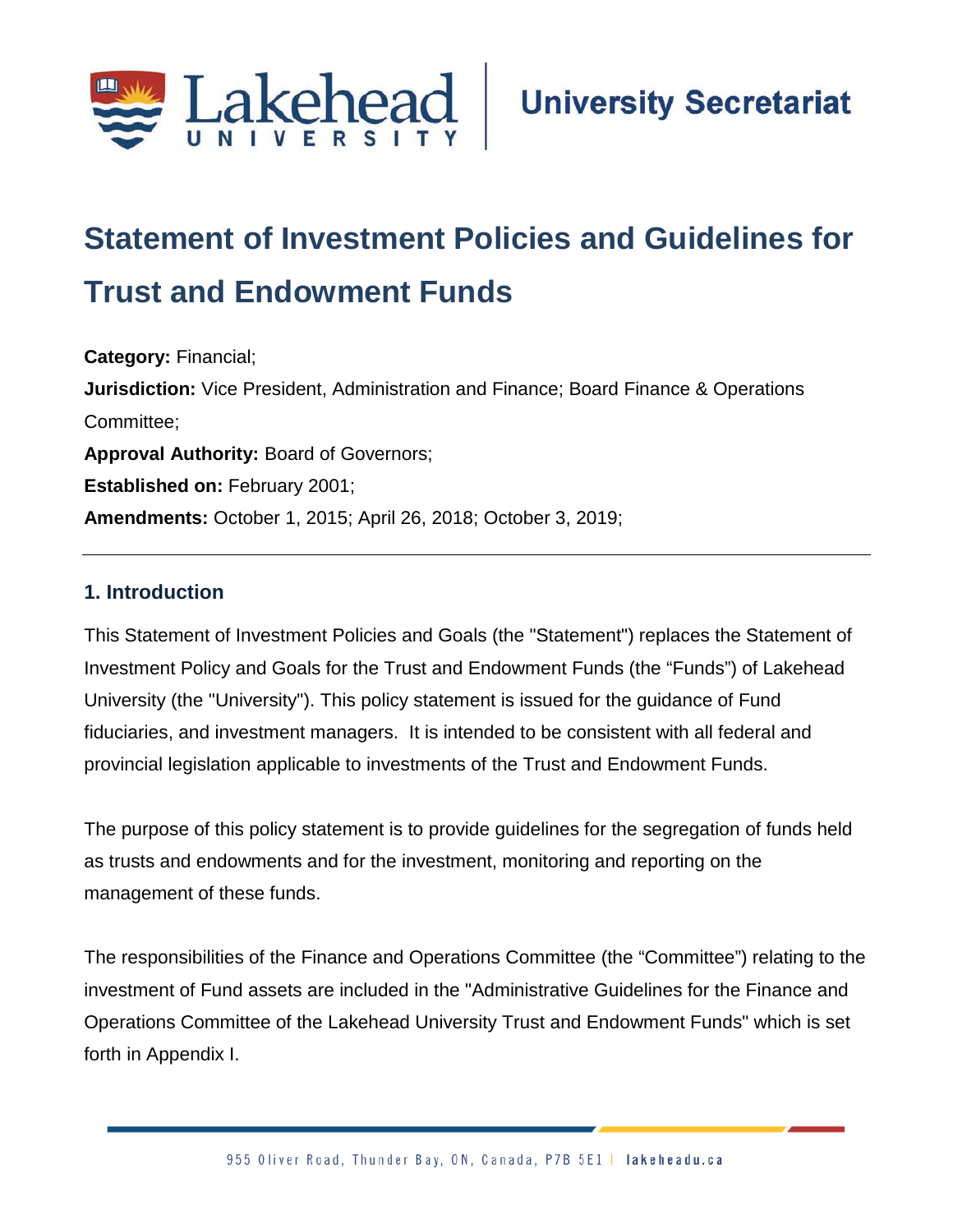This Statement will be reviewed annually and may be revised to reflect changes in objectives, Fund risk characteristics, and business and financial market conditions.

This Statement was revised as part of an exercise reviewing the overall asset mix of the Funds.

#### **2. Identification of Fund Type and Liabilities**

The Trust and Endowment Funds of Lakehead University comprise the following three funds which are described below:

**Donor Endowment Fund:** Funds received and invested for the purpose of financing an ongoing scholarship, award or other commitment from annual earnings, such as a donation designated to provide a scholarship award out of the earnings derived from the investment of the donation money.

**Other Donations Fund:** Funds received and invested for the purpose of meeting certain commitments not to be considered as endowments, such as donations to directly pay a scholarship award.

**University Fund:** Funds received and invested from general revenues, capital, or other resources for purposes determined by the Board of Governors, such as the prior accumulation of excess University capital monies designated for scholarship purposes.

#### **C. Risk Tolerance**

The University's tolerance for risk with respect to the Funds can be defined as 'slightly below average', where average is defined as a typical 60% equity / 40% fixed income portfolio. A permanent loss of capital is the most important risk to be managed.

#### **D. Objectives**

The Funds' objective is to maintain purchasing power after spending, inflation, and applicable fees. Emphasis should be placed on downside protection in the management of the Funds. The Funds have a long-term investment horizon and are to be managed on a going concern basis. Further details on the way in which the Funds are established, maintained, and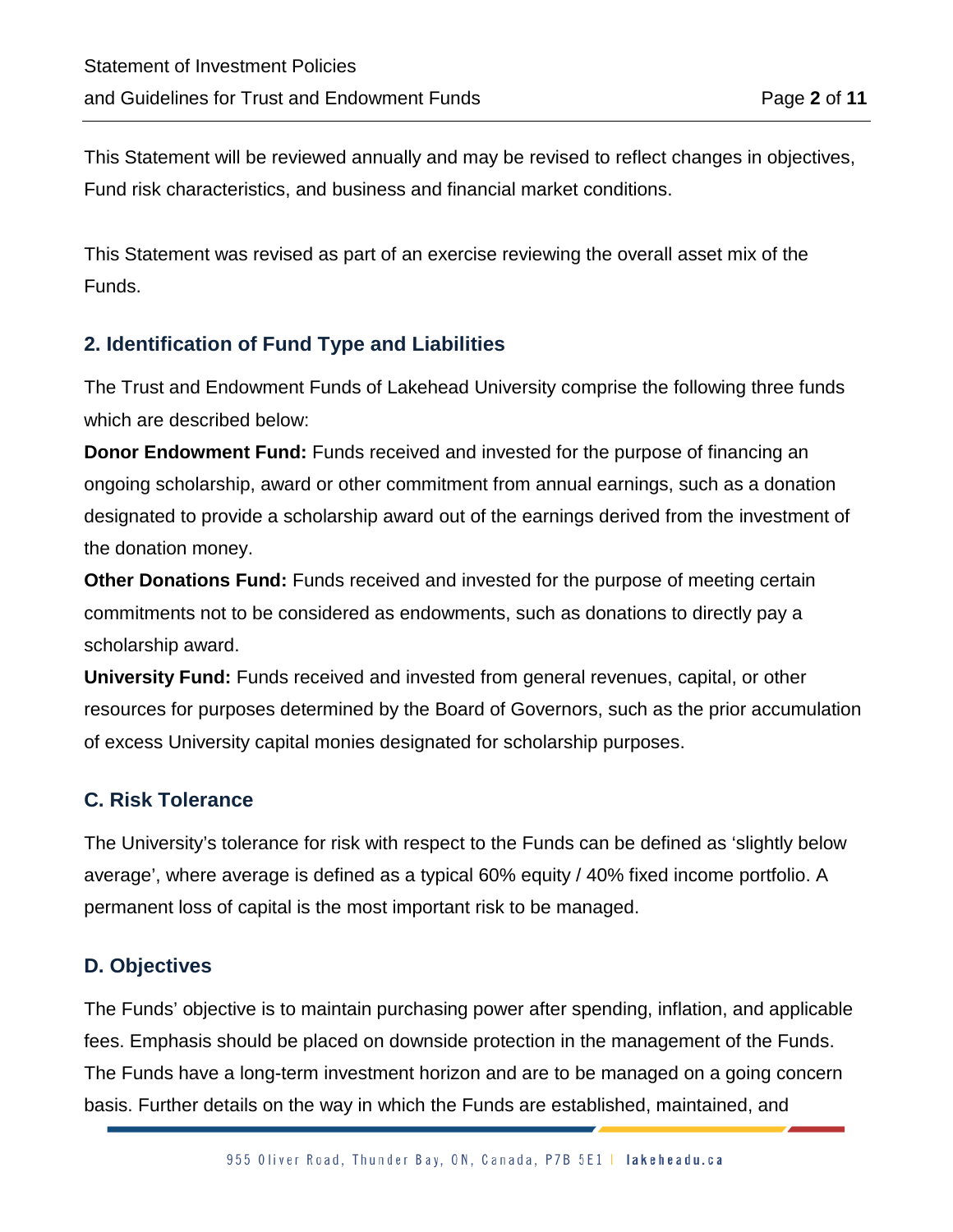administered are outlined in the University's 'Endowment Management Policy' which applies to all University endowments unless specifically exempted by the Board.

Success of the investment program is to be measured in both terms of relative performance versus appropriate benchmarks and absolute performance. Specific performance goals are outlined in Section F.

#### **D. Liquidity**

The Funds require a level of liquidity necessary to meet the annual spending requirements as determined by the Board of Governors and is subject to change from time-to-time.

Spending must be sourced from ongoing income and capital gains. The original principal cannot be used for spending requirements.

#### **E. Asset Allocation and Rebalancing**

Asset allocation or mix refers to the allocation assets of the Funds among the major asset classes, including, but not limited to, Canadian and global equities, Canadian bonds and cash. The Funds are currently invested in a balanced pooled fund and as a result this Statement adopts the target mix and permissible ranges outlined in the pooled fund's policy statement. Asset classes, asset allocation targets and permissible ranges for the Fund are set forth below.

| <b>Asset Class</b>               | Target*    | Permissible Ranges* |
|----------------------------------|------------|---------------------|
| <b>Canadian Equities</b>         | <b>22%</b> | $10 - 40%$          |
| <b>US Equities</b>               | 16%        | $10 - 50%$          |
| <b>International Equities</b>    | 16%        | $0 - 40%$           |
| <b>Emerging Markets Equities</b> | 2.5%       | $0 - 10%$           |
| <b>Bonds</b>                     | 38.5%      | $30 - 50%$          |

955 Oliver Road, Thunder Bay, ON, Canada, P7B 5E1 | lakeheadu.ca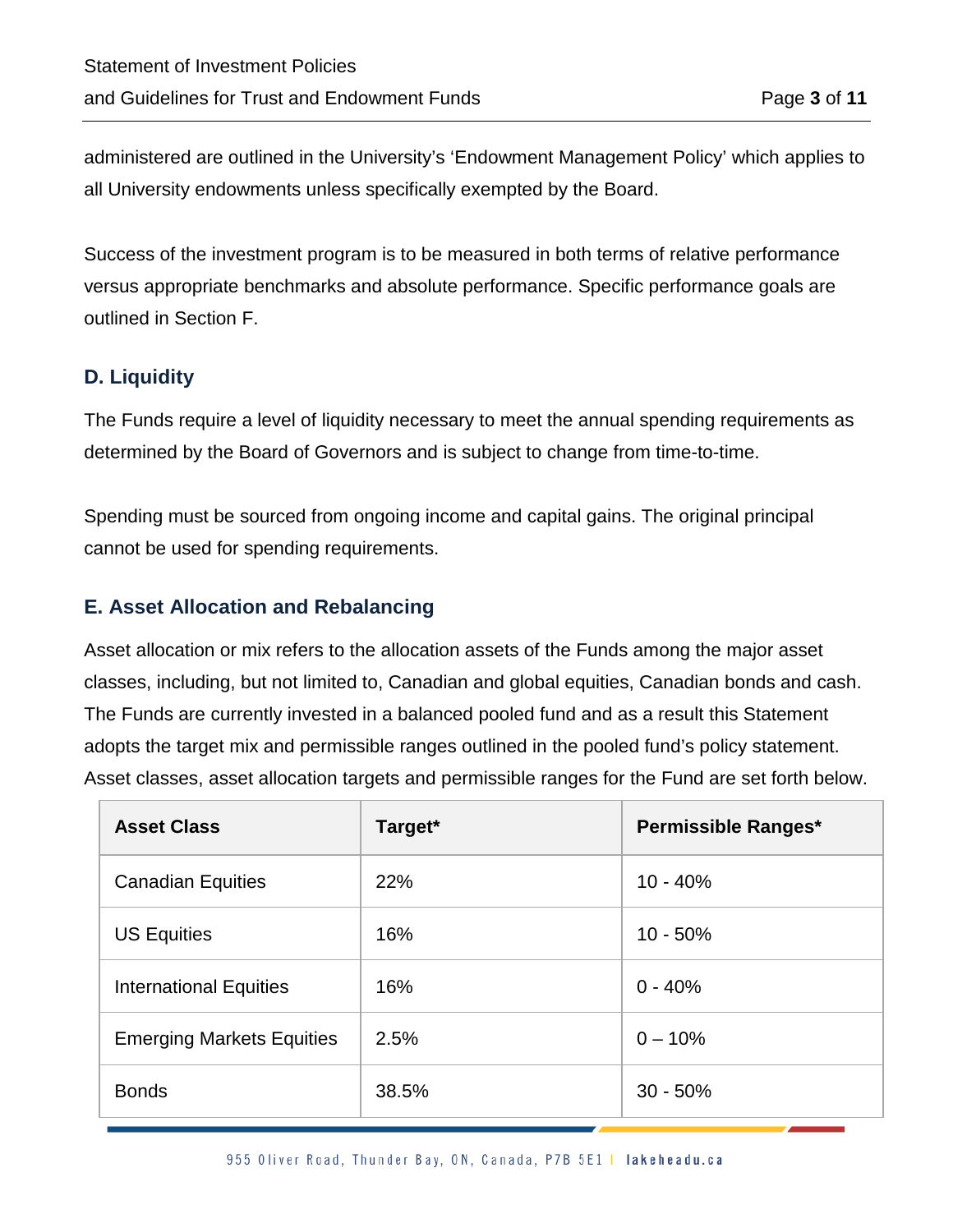### Statement of Investment Policies

#### and Guidelines for Trust and Endowment Funds Page **4** of **11**

| <b>Cash Equivalents</b> | 5% | $20\%$ |
|-------------------------|----|--------|
|-------------------------|----|--------|

*\* As a percentage of the Total Fund*

In instances where the Funds are invested in a balanced pooled fund, the investment manager is responsible for rebalancing the pooled fund as necessary to ensure the minimum and maximum thresholds are not breached. In cases where pooled funds of multiple managers are invested in to create a balanced portfolio, rebalancing will be performed by the custodian with the assistance of the investment consultant.

#### **F. Performance Goals**

The absolute return objective of the Fund is to achieve a rate of return equal to or greater than the level of inflation (defined as the Canadian Consumer Price Index or 'CPI') after disbursements and expenses.

The benchmark relative return objective of the Funds is to exceed by 0.50% the rate of return that would have been earned by the passive management of the Policy Benchmark:

| <b>Asset Class</b>               | <b>Policy</b><br><b>Mix</b> | <b>Asset Class Benchmark</b>                                     |
|----------------------------------|-----------------------------|------------------------------------------------------------------|
| <b>Canadian Equity</b>           | 22%                         | S&P/TSX Composite Index                                          |
| <b>US Equity</b>                 | 16%                         | S&P 500 in C\$                                                   |
| <b>International Equity</b>      | 16%                         | MSCI EAFE (net dividend withholding tax) in C\$                  |
| <b>Emerging Market</b><br>Equity | 2.5%                        | MSCI Emerging Market (net dividend withholding<br>$tax)$ in $C$$ |
| <b>Canadian Bonds</b>            | 38.5%                       | FTSE TMX Canada Universe Bond Index                              |
| Cash                             | 5%                          | FTSE TMX Canada 91 Day T-Bill Index                              |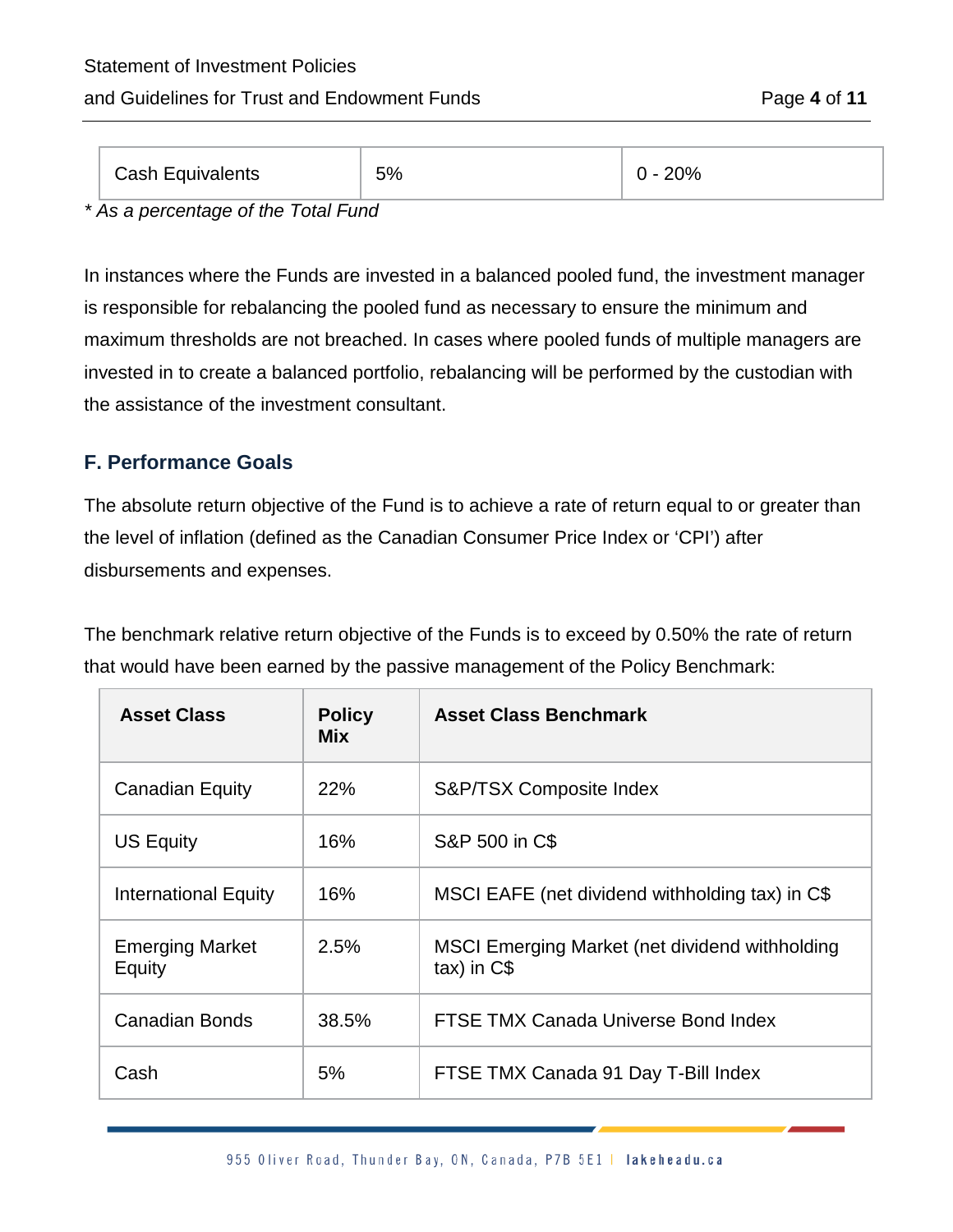#### and Guidelines for Trust and Endowment Funds Page **5** of **11**

| <b>Total Benchmark</b> | $100\%$ | <b>Blended Return</b> |
|------------------------|---------|-----------------------|
|------------------------|---------|-----------------------|

The underlying asset class components/funds should match or exceed the rate of return achieved by the identified Asset Class Benchmark above and the median investment manager in a universe of comparable peers (where such a universe is available).

#### **G. Investment Guidelines**

Allowable investments include all permitted securities outlined in the policy statements of the pooled funds that the University is invested in. Investment managers must comply with, and attest to compliance with, the policy statements of the pooled funds invested in by the Funds.

#### **H. Performance Monitoring and Review**

The Committee will monitor the performance of the Funds, relative to the objectives and performance goals specified in the Statement no less than quarterly. The risk profile will also be monitored as measured by the standard deviation of monthly returns as well as riskadjusted returns as measured by the Sharpe Ratio.

If an investment manager fails to achieve the performance goal over six consecutive quarters, the Committee will place the investment manager 'on watch' and consider if a review is required. The Committee will also monitor the investment manager's performance in each underlying asset class and may put the manager 'on watch' if an underlying component fails to meet the above criteria.

The Committee will also consider reviewing an investment manager when one or more of the following circumstances prevail:

- the investment manager's short-term underperformance is found to be a result of a change in the investment manager's investment style, process or discipline or a change in the key investment personnel;
- there is a significant change in the risk profile of the investment manager;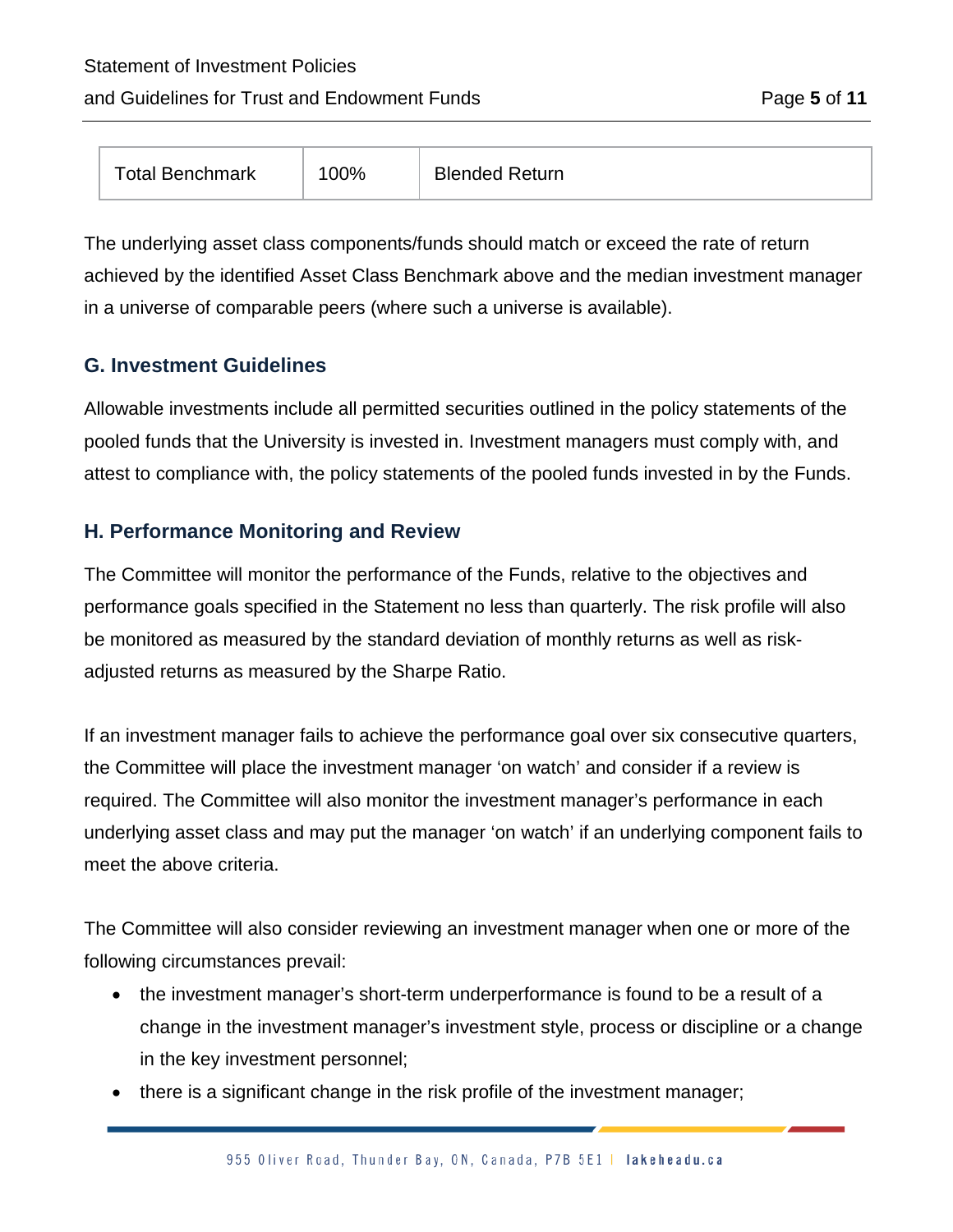- the investment manager's investment style is no longer appropriate given the Funds' requirements;
- the investment manager's reporting and client service are unsatisfactory; or
- the Committee has concerns regarding the investment manager's ethics.

Notwithstanding the above, the Committee may recommend to the Board of Governors that a manager be terminated for any reason that the Committee deems appropriate. The Board of Governors may terminate a manager for any reason in the Board's sole discretion.

A formal review triggered by any of the above criteria will be conducted by the Committee, or a delegated party, and the process will include the following:

- i. A qualitative review of the manager will be prepared addressing the following criteria;
	- Organizational structure / changes
	- Personnel changes
	- Investment style / process
	- Risk controls
- ii. A quantitative report will be prepared considering risk and return performance relative to any appropriate benchmarks and peer universes;
- iii. The Committee will consider whether the benchmark objective(s) continue to be appropriate;
- iv. The Committee will decide whether there has been a fundamental change at the investment manager's operation which renders them no longer appropriate for the Fund's mandate; and
- v. If required, the Committee will conduct an investment manager search for a replacement investment manager, or a replacement investment manager for the identified asset class(es).

#### **I. Responsible Investing**

Effective November 24, 2016 the Board of Governors adopted a Responsible Investment Policy. The purpose of the Lakehead University Responsible Investment Policy is to ensure the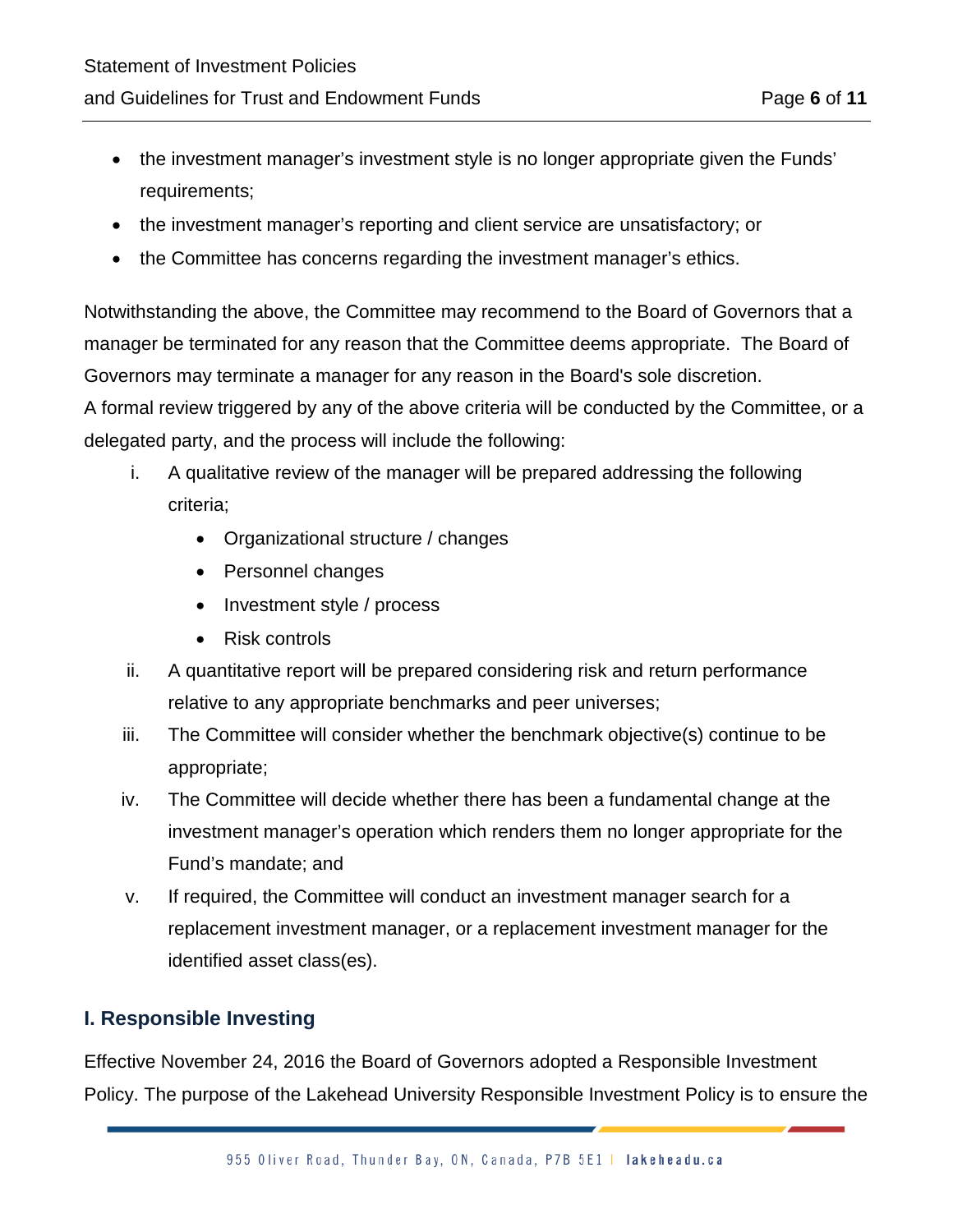University exercises its fiduciary duty in achieving the best Return on Investments (ROI) within a tolerable risk profile, in its Restricted Internal Funds and Trust and Endowment Funds; with a view to the impact of governance, environmental and social responsibility factors on the macro political economy, the investment market, and the public interest.

To that end, Lakehead University incorporates environmental, social, and governance (ESG) factors, as defined in the UNPRI, into the investment of all Restricted Internal Funds and Trust and Endowment Funds. The Responsible Investment Policy should be reviewed in conjunction with this Statement.

#### **J. Securities Lending**

A Securities Lending Program may be permitted, subject to review of the procedures and processes of the Custodian and the investment manager(s).

#### **K. Conflict of Interest**

The assets of the Funds shall not be used for the purpose of making loans, including loans to officers or employees of the Employer or their family members.

The Trustees have responsibility to oversee, disclose and correct any actual or perceived conflicts of interest on the part of all parties associated with the Fund or the investment of the assets of the Fund.

The Administrator and any of its officers and employees engaged in the administration of the Funds, or any Trustee or agent appointed by the Administrator or by the Trustees, shall not knowingly permit his or her interest to conflict with his or her duties or powers relating to the Funds or the investment of the assets of the Funds. Any actual or perceived conflict of interest shall be reported to the Trustees immediately and the Trustees shall be the sole arbiter in determining whether the conflict of interest exists and, if so, shall take the necessary measures to remedy the situation.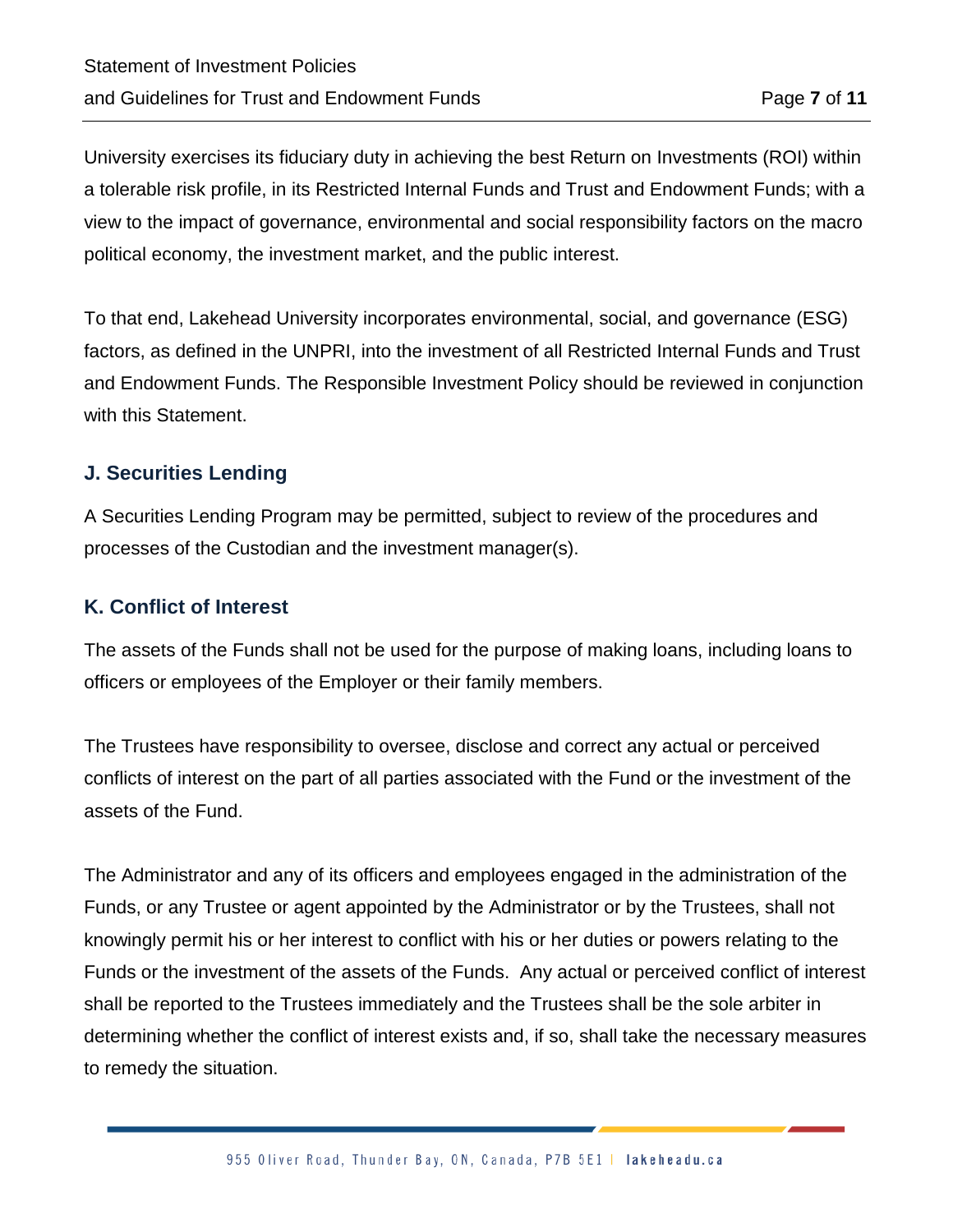#### **L. Adoption**

Subsequent to a recommendation from the Finance and Operations Committee, the foregoing Investment Policy was adopted by the Board of Governors at its meeting held on February 15, 2001, retroactive to November 8, 1999 and amended on April 26, 2018.

## **Appendix 1**

## **Administrative guidelines for the Finance and Operations Committee of the Lakehead University Trust and Endowment Funds**

The Finance and Operations Committee is responsible to the Board of Governors of Lakehead University. The Committee's purpose is to oversee the investment management and related administration of the Trust and Endowment Fund of Lakehead University.

The functions and responsibilities of the Committee with respect to the Trust and Endowment Fund are to:

- Identify providers of investment management, custody, and/or fund record-keeping. Such services may be provided by a single organization or by multiple vendors, and after due consideration the Committee shall select and recommend to the Board of Governors the most appropriate offerings for the Plan.
- Identify investment vehicles, whether segregated or pooled or mutual funds, that will satisfy the requirements of the Fund given investment preferences and tolerances for risk.
- Recommend to the Board of Governors the appointment of an investment performance measurement service to monitor the performance of the managers on a periodic basis.
- Recommend to the Board of Governors the replacement of investment managers or vehicles if managers have not performed satisfactorily or are not able to address the needs of beneficiaries or requirements of the Committee.
- The Committee is to periodically review various alternatives for more cost effectively or efficiently managing and administering the Fund's investments.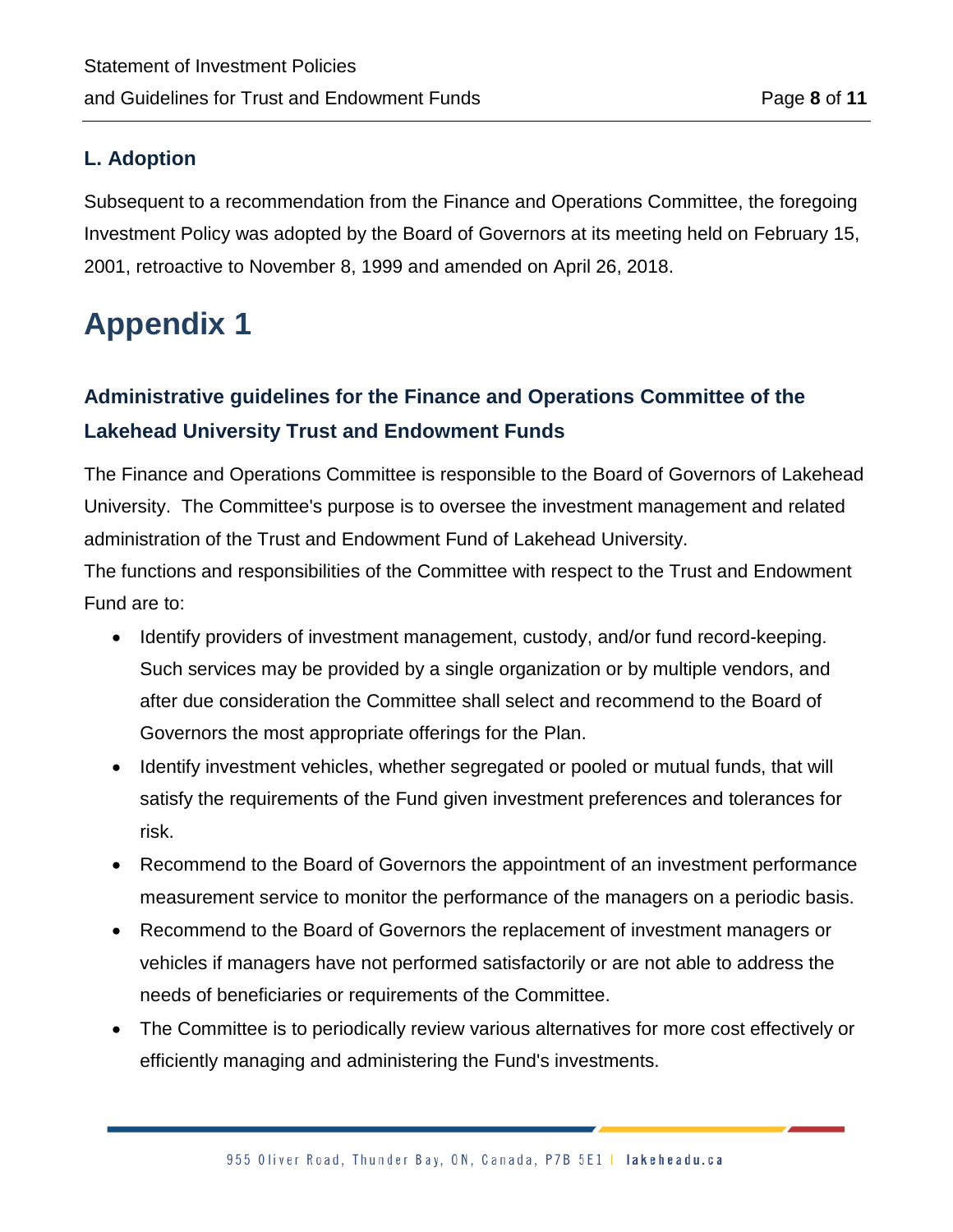- Recommend to the Board of Governors, one or more investment management consultants to assist in any of the foregoing or other related functions and approve the fees.
- Review this Statement on an annual basis and recommend to the Board of Governors, any appropriate changes.

These administrative guidelines are intended to provide direction to the Committee but may be varied or changed from time to time by the Committee. The Statement should be reviewed annually by the Committee.

#### **Investment Manager Communication and Reporting**

The investment manager(s) is expected to meet at least annually or upon request of the Committee. Additionally, the investment manager(s) are expected to provide: The investment manager(s) is expected to meet at least annually or upon request of the Committee. Additionally, the investment manager(s) are expected to provide:

- 1) INITIALLY, a written statement acknowledging acceptance of the Statement of Investment Policy and Guidelines and the performance standards therein stated;
- 2) statements to be provided that include:

A. the monthly cost and market value of fund shares, the number of shares owned and all principal and income cash transactions for the various funds.

B. On a quarterly basis, in addition to the monthly report, the investment manager(s) will supply a statement showing for each fund offering:

1. the fund holdings broken out, minimally, by equity, fixed income, cash equivalents and uninvested cash balances and

- 2. fund positions, by individually-named securities
- 3) QUARTERLY, a report, within 30 days after the end of each calendar quarter, in the following format:

#### **A. Review of Organizational Structure**

- 1) Organizational changes of investment managers (i.e. ownership, staff, clients)
- 2) Assets and accounts under management for those firms in total and by product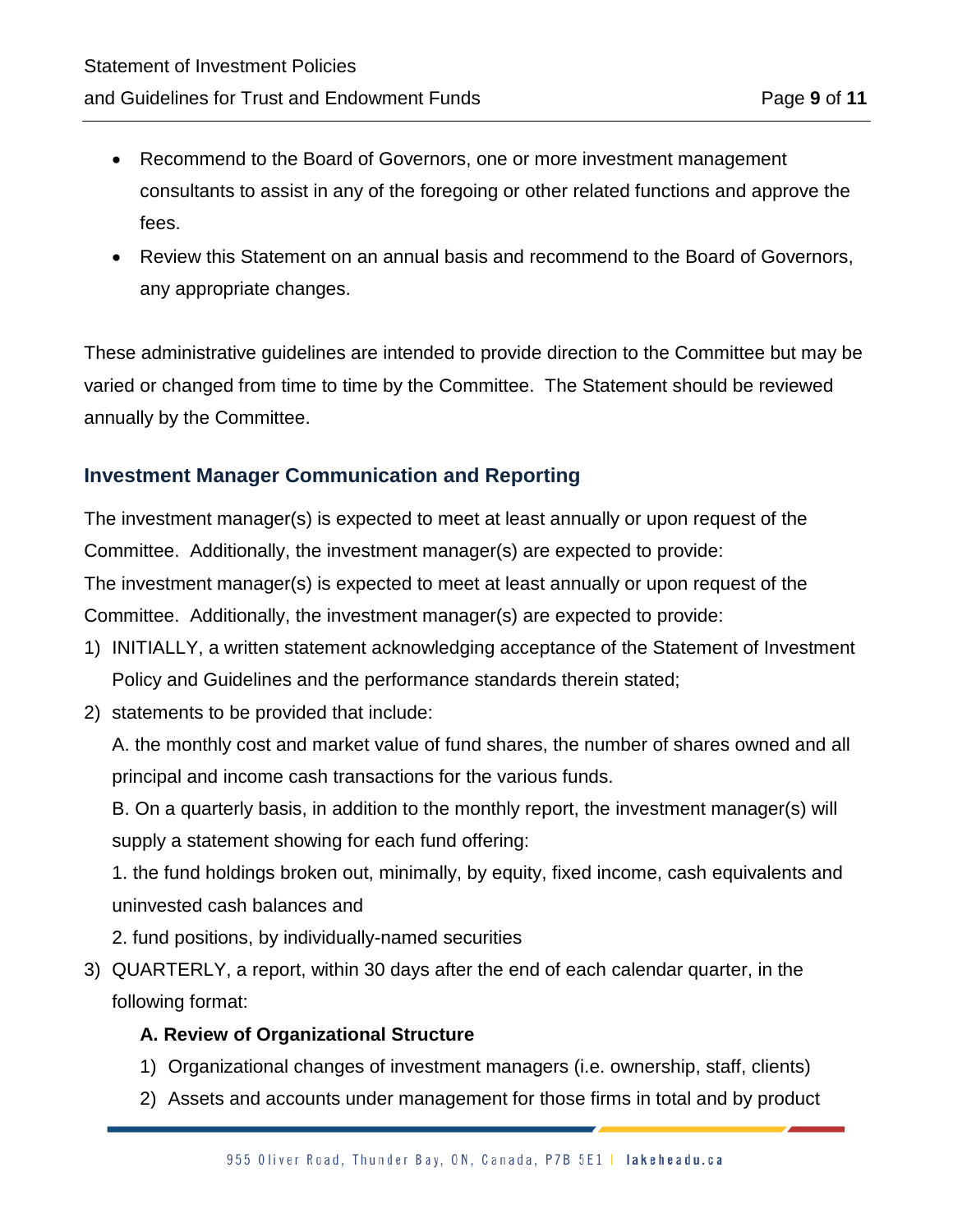3) Product asset growth, for product(s) utilized by the University, for each of the last three years

#### **B. Summary of Investment Guidelines**

- 1) Summarize guidelines and objectives
- 2) Discuss adherence to guidelines
- 3) Provide any comments and suggestions regarding policy constraints, guidelines, etc.

#### **C. Review of Investment Process and Evaluation of Portfolio Management**

#### **Process for Investment Manager(s)**

- 1) Brief review of investment process
- 2) Discussion of any changes to the investment process
- 3) Investment strategy used over the past year and underlying rationale
- 4) Evaluation of current strategy's success/ disappointments
- 5) Current investment strategy and underlying rationale

#### **D. Performance Review**

1) Present total fund and asset class returns for last quarter, year-to-date, last year,

last four years and since inception versus benchmarks designated in the investment manager guidelines

- 2) Discuss performance relative to benchmarks
- 3) Provide portfolio characteristics relative to benchmarks

#### **E. Listing of Portfolio Holdings**

- 1) Present book value and current market value
- 2) List individual securities by sector

#### **F. Other Business**

Includes any other comments or information

- 4) UPON WRITTEN OR ORAL REQUEST
- A. Copies of all documentation in support of any investment activity.

B. Evidence of suitable insurance coverage of the investment manager'(s) fiduciary responsibilities.